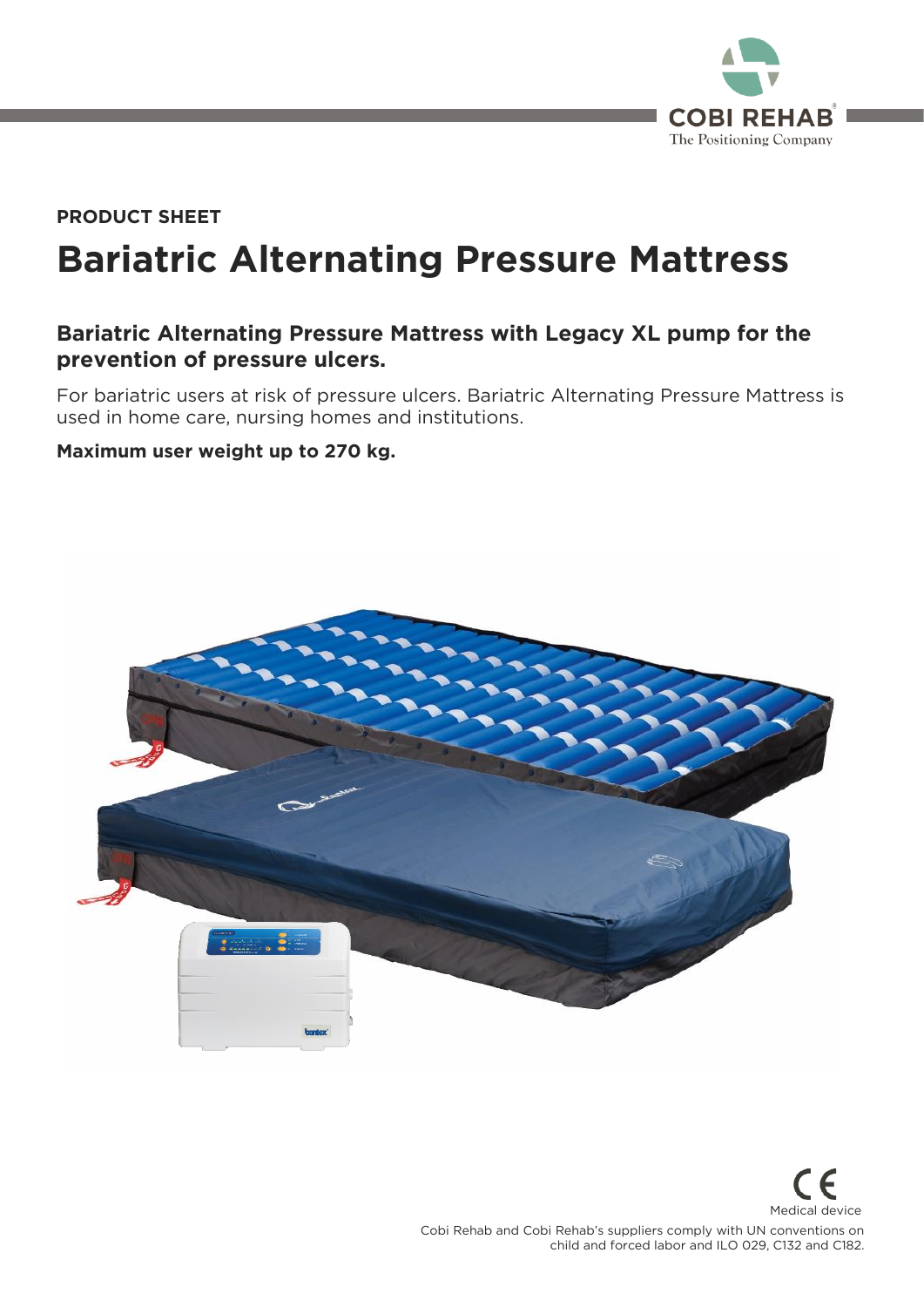# **General information**

This product sheet contains important<br>information about the use of Bariatric Alternating Pressure Mattress and the target group for the product. It also includes a range of specifications on Bariatric Alternating Pressure Mattress. on Bariatric Alternating Pressure Mattress.

The most recent version of this product sheet can be found on our website where it also can larger font size.

### **Use**

Bariatric Alternating Pressure Mattress is used in  $\frac{1}{100}$  homes and institutions in the case of  $\frac{1}{100}$  and  $\frac{1}{100}$  and  $\frac{1}{100}$  and  $\frac{1}{100}$  and  $\frac{1}{100}$  and  $\frac{1}{100}$  and  $\frac{1}{100}$  and  $\frac{1}{100}$  and  $\frac{1}{100}$  and  $\frac{1}{100}$  and  $\frac{1}{100}$ users weighing up to 270 kg.

Bariatric Alternating Pressure Mattress is a<br>mattress of high quality suitable for users with medium to high risk of developing pressure ulcers. It is specially designed to help prevent pressure ulcers and provide 24-hour pressure area care.

## **Construction**

Bariatric Alternating Pressure Mattress consists of 20 air cells made of a reinforced plastic material. Each cell measures 22 cm in height. Each cell measures 22 cm in height.

The pump unit ensures that the air is alternately<br>pumped in or emptied out of the 20 cells. That is, when cells 1, 3, 5, etc. are filled with air, cells 2, 4, 6, etc. are emptied slowly, after which the cycle  $\frac{1}{2}$  for  $\frac{1}{2}$  and  $\frac{1}{2}$  for  $\frac{1}{2}$  and  $\frac{1}{2}$  for  $\frac{1}{2}$  for  $\frac{1}{2}$  for  $\frac{1}{2}$  for  $\frac{1}{2}$  for  $\frac{1}{2}$  for  $\frac{1}{2}$  for  $\frac{1}{2}$  for  $\frac{1}{2}$  for  $\frac{1}{2}$  for  $\frac{1}{2}$  for  $\frac{1}{2}$  f reverses. The cycle time is set manually.

The alternating pressure shifts the pressure on user's tissues. It contributes to the improvement of blood circulation and to the prevention of pressure ulcers. pressure ulcers.

In the event of a power failure, Bariatric<br>Alternating Pressure Mattress keeps the air in for 24 hours. The user does not meet the bed base during the 24 hours. during the 24 hours.

You can always contact Cobi Rehab if you want<br>more information about the product. more information about the product.

Cobi Rehab reserves the right to change the<br>product specifications without providing prior notice.

Product safety notices and product recalls can be viewed on the website. viewed on the website.

Pressure relief of the bariatric user is extra<br>important because they often find it difficult to move and turn in bed.

Bariatric Alternating Pressure Mattress can be reused and is easy to clean. reused and is easy to clean.

#### **Contraindications**

be used by users with unstable fractures be used by users with unstable fractures.

Always consult a physician or therapist before Mattress.

The air cells of the alternating pressure mattress<br>can be replaced individually. The cells are held in place by means of pushbuttons and three cell holders. The middle cells are ventilated. It ensures air penetration and reduces heat accumulation. air penetration and reduces heat accumulation.

The bottom cover is durable and fastens to the bed frame with strong straps. bed frame with strong straps.

All parts can be replaced as needed.

#### **Cover**

The cover is removable, breathable, stretchable in four directions and anti-bacterially treated on the sur face.

The cover is protected against liquid penetration<br>and is flame retardant. The cover can be washed. tumble dried and disinfected.

The cover is fitted with a zipper on four sides. The zipper is covered by an overlap of the cover. zipper is covered by an overlap of the cover.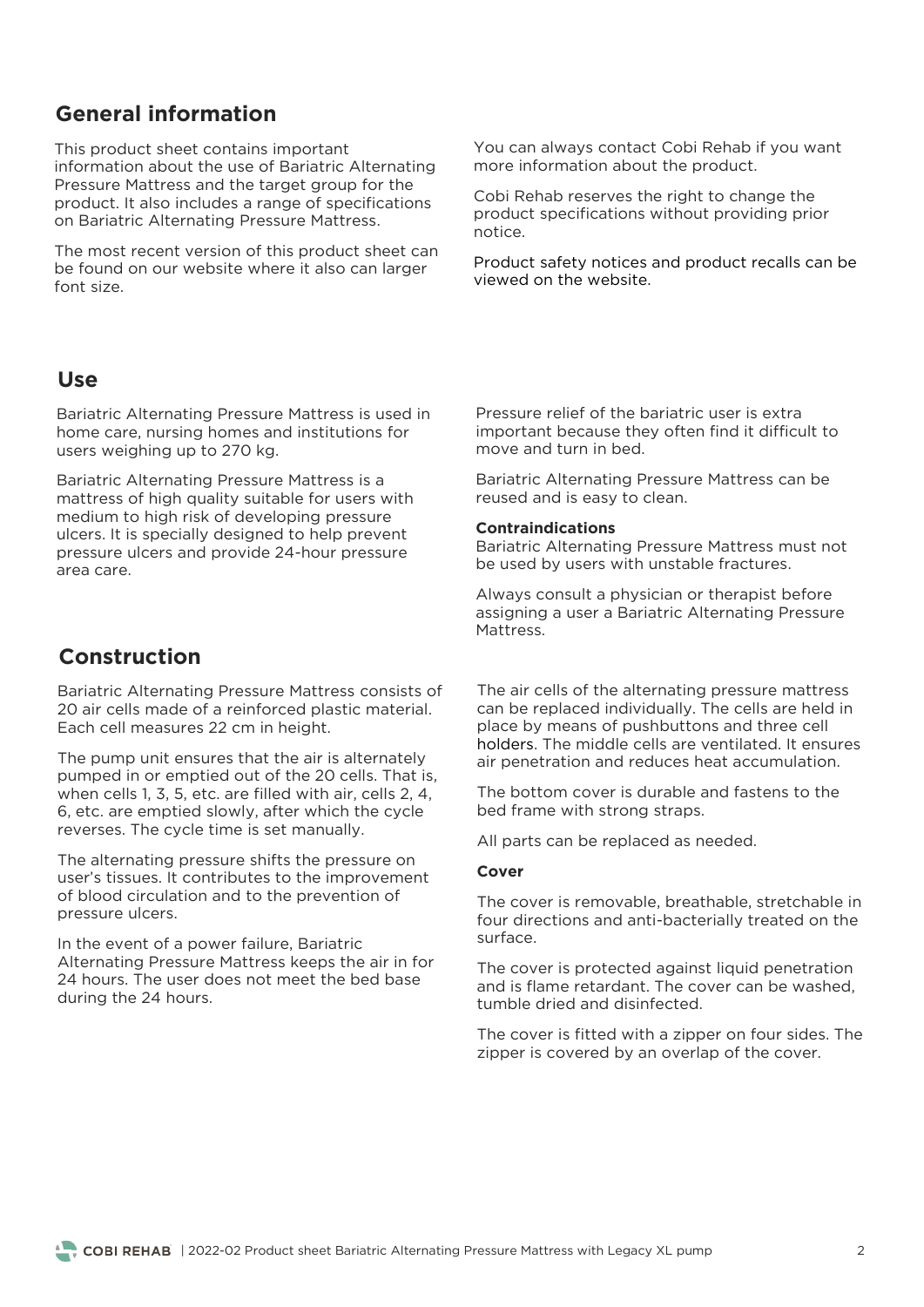# **Pump unit**

The pump monitor constantly measures the pressure in the mattress. When the pressure is to low, the pump automatically fills the mattress to the set level.

### **ON/OFF - figure 1**

The ON/OFF switch is located on the right side of the pump. the pump.

### **FUSE - figure 2**

The pump unit has two functions of the pump unit has two functions of the pump unit of the pump units of the pump units of the pump units of the pump units of the pump units of the pump units of the pump units of the pump

### **CABLE - figure 3**

The cable is fixedly mounted on the pump.

### **PRESSURE RANGE - figure 4**

 $34 \text{ km} \text{ per level (from } 34 \text{ km} \text{ - } 272 \text{ km})$ 34 kg per. level (from 34 kg - 272 kg).

### **CYCLE TIME - figure 5**

There are 4 cycle times, 10, 15, 20 or 25 min.<br>10 min. = 2 lit diodes. 15 min.  $=$  4 lit diodes etc.

### **ALARM RESET - figure 6**

The auditive alarm is activated and the ALARM RESET diode flashes in the event of a power failure or pressure drop. failure or pressure drop.

#### **STATIC – figure 7**

Static function stops the alternating pressure function.

#### **ALTERNATING - figure 7**

Press ALTERNATING to switch to alternating<br>pressure mode. pressure mode.

#### **AUTOFIRM - figure 8**

Autofirm is for care in bed. The mattress is filled minutes. Press AUTOFIRM to stop the function before the 30 min. is gone. before the 30 min. is gone.

alternating pressure alternating pressure.

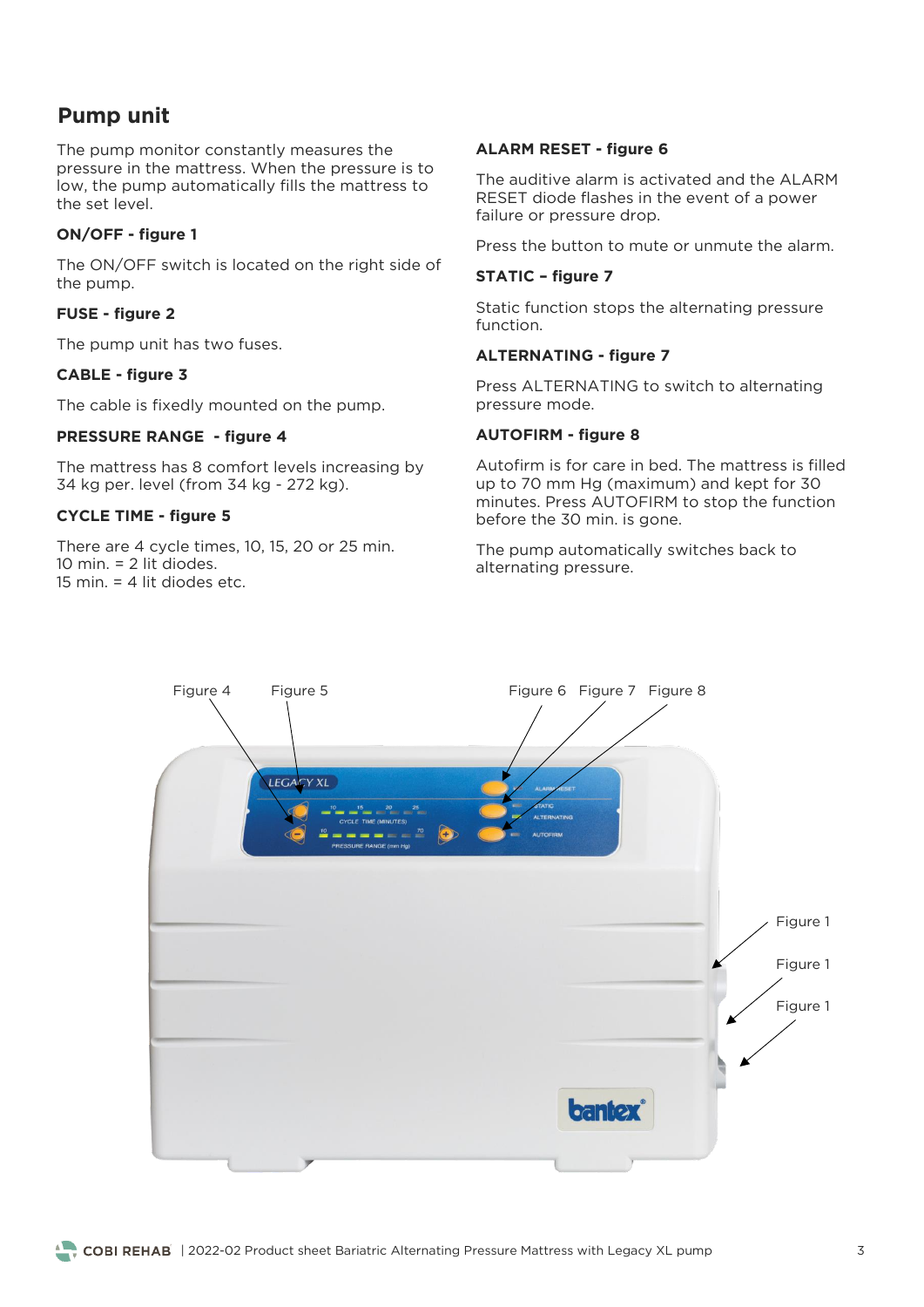# **Cleaning of mattress and cover**

Bariatric Alternating Pressure Mattress can be cleaned with water, detergent, and a dry, clean cloth to wipe. cloth to wipe.

Bariatric Alternating Pressure Mattress can also be disinfected with ethanol 70-85% or a chlorine product 1000-1200ppm. product 1000-1200ppm.

### **Cleaning of power supply, power cable and hoses**

Wipe the outside surfaces of the power cord, power supply, and hoses with a damp cloth, water, and detergent. Wipe dry with a clean, dry water, and detergent. Wipe dry with a clean, dry cloth.

The various parts can also be disinfected with ethanol 70-85% or a chlorine product 1000-1200 ppm.

Do not spray liquid directly on the pump itself.

# **Transportation**

If Bariatric Alternating Pressure Mattress and/or<br>the bed are to be moved, the rocker switch is switched off before the power plug is pulled out of the socket. of the socket.

The air hoses are then pulled out of the pump. Fit the transport cover located on the coupling. the transport cover located on the coupling.

# **Storage (incl. long term storage)**

Switch off the pump on the ON/OFF button.

Disconnect Bariatric Alternating Pressure Mattress and release the CPR valves. Mattress and release the CPR valves.

Bariatric Alternating Pressure Mattress can be folded when emptied of air. Store lying down. folded when emptied of air. Store lying down.

The cover and bottom cover can be machine washed at 95  $\degree$  C. washed at 95 ° C.

The cover can be tumble dried at low heat or<br>hung to dry if possible. The cover must not be ironed.

Always turn off the power supply before cleaning.

All parts of the Bariatric Alternating Pressure<br>Mattress must be thoroughly disinfected when the mattress and pump are transferred to a new user. This is done to avoid cross-contamination and infections. infections.

Bariatric Alternating Pressure Mattress keeps the air in for approx. 24 hours. air in for approx. 24 hours.

When the pump and the mattress are<br>reconnected to the power supply, the individual adaptation to the user must be repeated. adaptation to the user must be repeated.

The clamping straps on each side of the mattress. can be used as carrying handles.

 $\triangle$  Check regularly that Bariatric Alternating<br>Pressure Mattress is not wet or defect. Pressure Mattress is not wet or defect.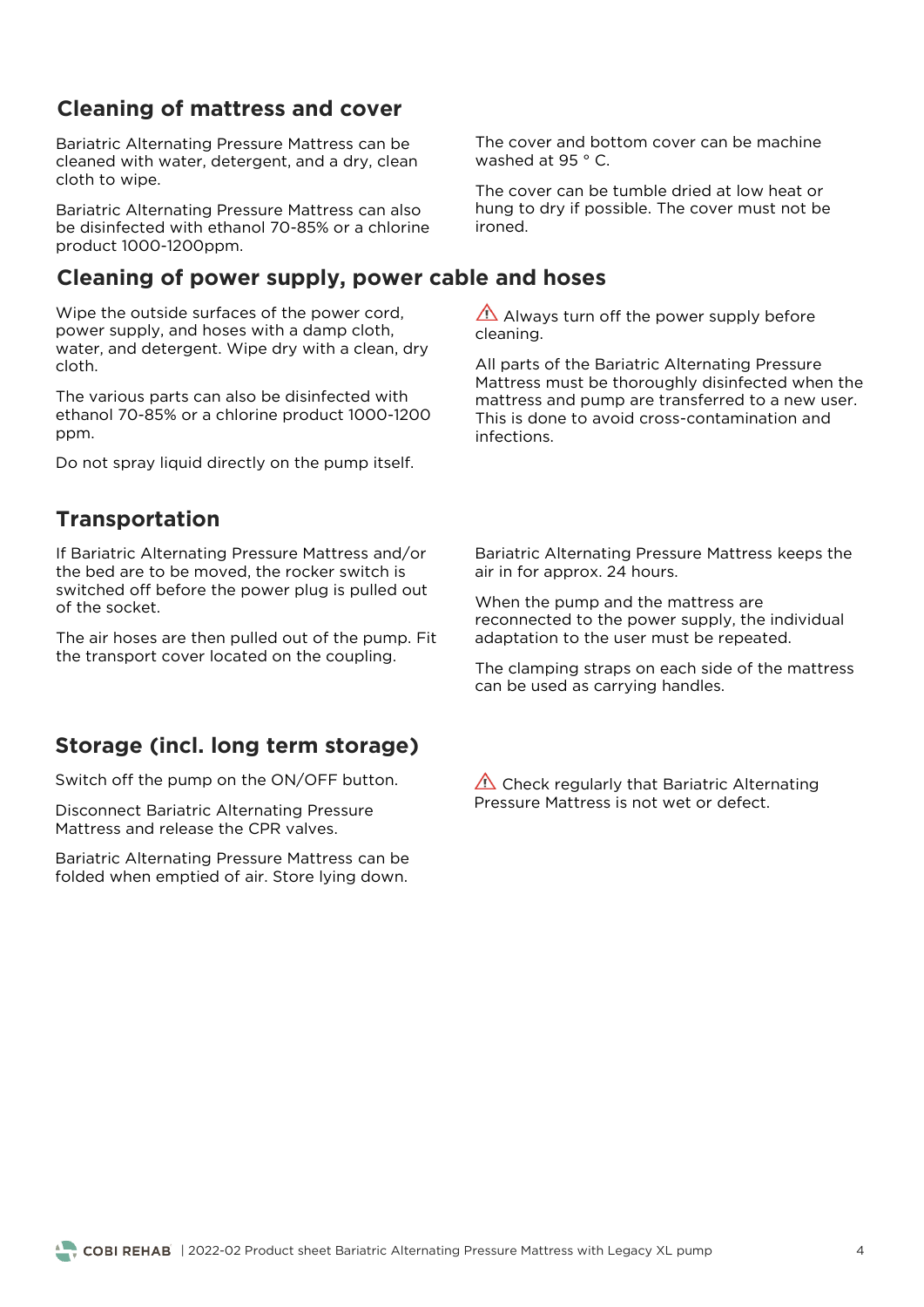| <b>Specifications</b>    |             |
|--------------------------|-------------|
| Maximum user weight      | 20-270 kg   |
| Prevents pressure ulcers | Yes         |
| ISO classification       | 04 33 06-05 |
| Expected product life    | 7 years     |
| Risk class               |             |
|                          |             |

 $\frac{1}{2}$  are font size for the visually impaired. large font size for the visually impaired.

| <b>Mattress</b>                         |                 |
|-----------------------------------------|-----------------|
| Length                                  | 2000/2200 mm    |
| Width                                   | 1000/2200 mm    |
| Height                                  | 220 mm          |
| Weight                                  | 14/18 kg        |
| Can be applied directly to the bed base | Yes             |
| Usable for adjustable bed base          | Yes             |
| Quick emptying function                 | Yes (CPR-valve) |
| Autofirm function                       | Yes             |
| Cell material                           | Nylon/PU        |
| Mattress base material                  | PU              |
| Flame retardant mattress                | Yes             |

| Cover                                                                         |                            |
|-------------------------------------------------------------------------------|----------------------------|
| Removable, allergy-friendly, washable and disinfectable incontinence<br>cover | Yes.                       |
| Mattress cover                                                                | <b>PU-coated Polyester</b> |
| Flame retardant cover                                                         | Yes                        |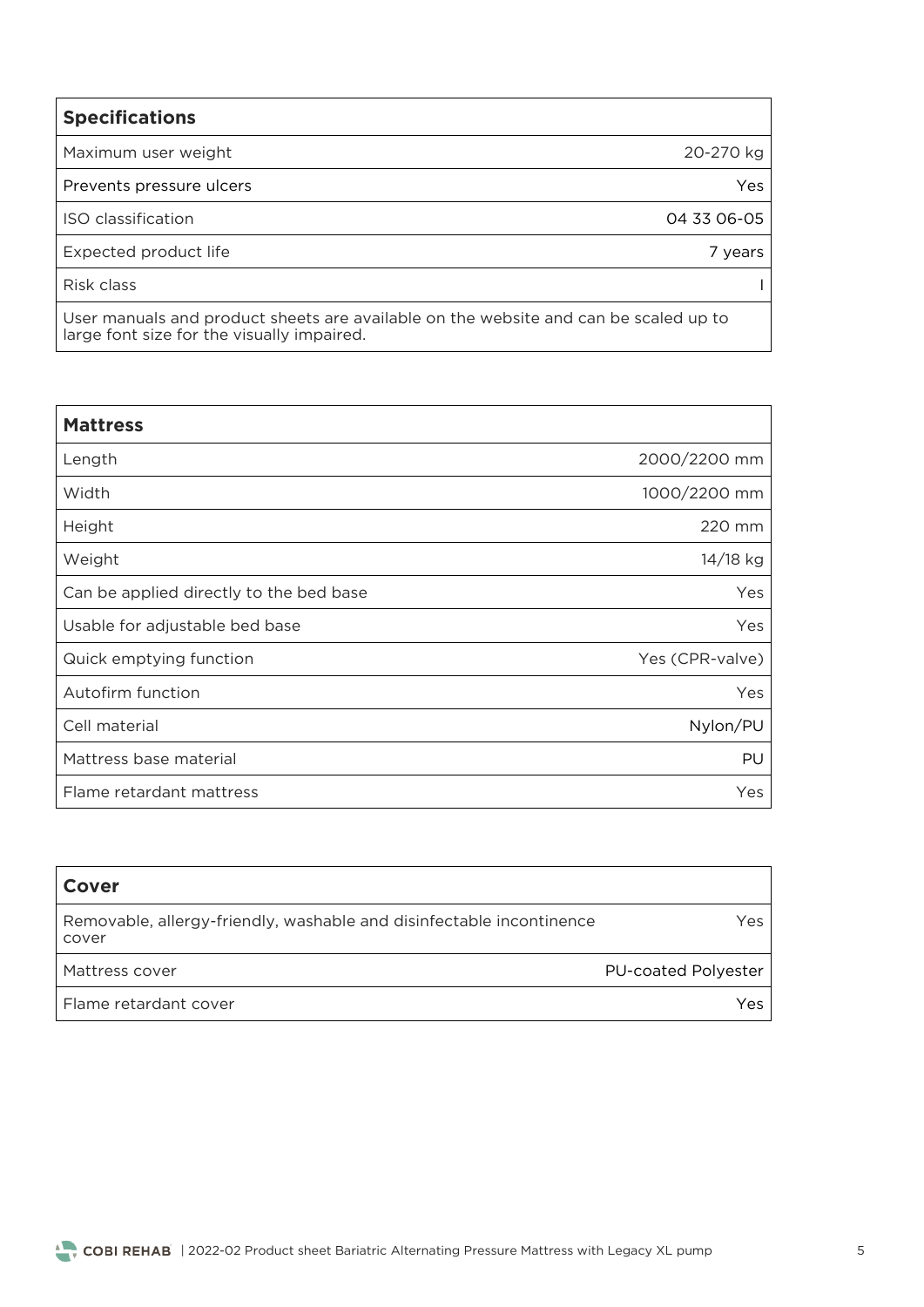| <b>Pump</b>                              |                                                                                                 |
|------------------------------------------|-------------------------------------------------------------------------------------------------|
| Pump measurements                        | 350 x 240 x 130 mm                                                                              |
| Weight of pump                           | 3,8 kg                                                                                          |
| Pressure range                           | 10-70 mm Hg                                                                                     |
| Cycle time                               | 10, 15, 20 og 25 min.                                                                           |
| Air loss alarm                           | Yes                                                                                             |
| Power failure alarm                      | Yes                                                                                             |
| Power cable                              | 5 <sub>m</sub>                                                                                  |
| Fuses (2 pieces)                         | Yes. T1A/250V                                                                                   |
| Power input                              | AC220-240V/50 Hz                                                                                |
| Power consumption                        | Normal use: 15W                                                                                 |
| Temperature requirements for pump in use | $5 - 45^{\circ}$ C                                                                              |
| Temperature requirements for storage     | $-25^{\circ} - 70^{\circ}$ C                                                                    |
| Classification pump                      | Electrical protection Class II, Type BF double<br>insulated with / without functional grounding |
| IPX waterproof rating guide - pump       | IP <sub>21</sub>                                                                                |
| Electromedical equipment                 | Comply with EN 60601-1-2: 2001                                                                  |
| Produced under quality control           | ISO13485                                                                                        |
| Model name                               | Legacy XL Bariatric Series Alternating Pressure Pump and<br>Low Air Loss Mattress               |